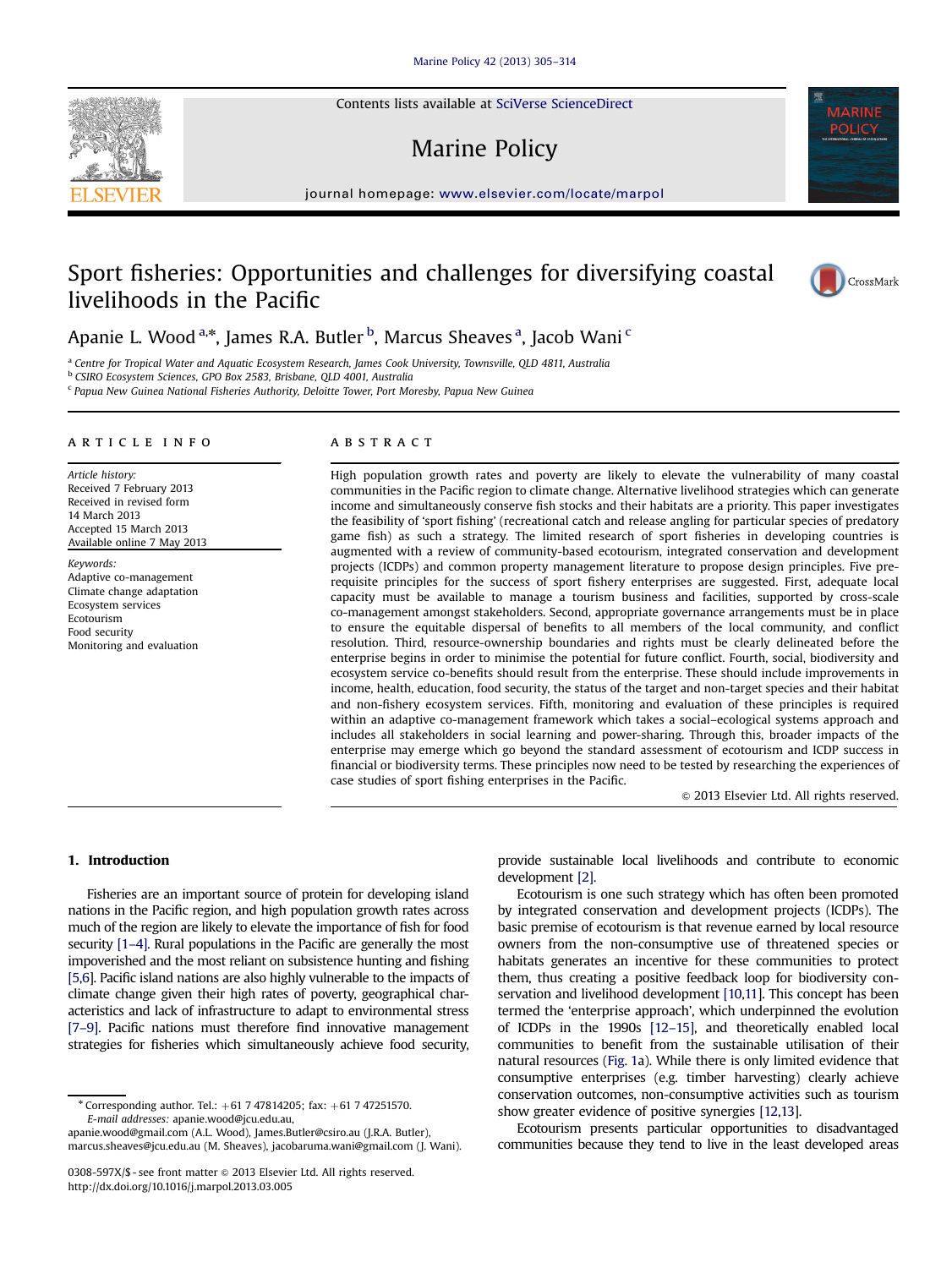

Fig. 1. Conceptual representations of (a) the enterprise approach to integrated conservation and development (adapted from [12,13]), and (b) the double linkage between conservation of target sport fish and non-target species and their habitats, and livelihoods development created by a community-based sport fishing ecotourism. Hexagons represent enterprises based on biodiversity, and boxes represent outcomes.

which consequently offer the greatest nature-based tourism potential [15–17]. However, despite this great potential, literature providing clear evidence of the conditions required for a successful project is rare [18]. This is of particular note within the Pacific region, where few ecotourism projects have been attempted in a manner that provides quantitative, defensible data from which to design and implement similar enterprises. There are even fewer analyses of sport fishing as an ecotourism activity and its potential benefits for coastal fisheries resources and dependent communities. The Pacific already offers world class angling opportunities for 'blue water' species such as blue marlin (Makaira nigricans) and tuna (Thunnus spp.), lagoon species such as bonefish (Albula vulpes) and trevally (Caranx and Carangoides spp.), and freshwater species such as the Papuan black bass (Lutjanus goldiei), barramundi (Lates calcarifer) and mangrove jack (Lutjanus argentimaculatus) [19]. However, none of these fisheries have been comprehensively analysed in terms of ecotourism or ICDPs.

## 2. Sport fishing as community-based ecotourism

Here sport fishing is defined as rod-and-line fishing which is carried out primarily for recreation, and targets particular species of fish. Both the choices of gear and the target species for their fighting qualities contribute to the sport of the activity, as the fish is played by the angler until landed or lost [20]. Sport fishing (including game fishing) generally adheres to a particular set of rules and regulations set by governing bodies such as the International Game Fish Association (IGFA) [21]. Given the IGFA's recent inclusion of lagoon, estuarine and freshwater species as game fish [22], this definition is extended beyond the blue water species usually referred to as game fish in the Pacific [21,23].

There is some debate surrounding the classification of sport fishing as ecotourism [24–26], but it can conform to existing definitions (see [27,16]) if it meets the following two criteria. First, fishing methods must minimise fish stress and catch mortality by applying catch-and-release, and second, the tourism venture must contribute to biodiversity conservation and poverty alleviation through the provision of alternative livelihoods and increased income, and so the enhancement of the value of living fish and their supporting habitat to local communities [24,28].

Theoretically, sport fishing ecotourism could generate an economic incentive for the protection of the fish species targeted by the angler [29]. In terms of the enterprise approach to ICDPs, a double linkage could also occur where the protection of the target species' habitat is beneficial to other non-target species that are important for local food security (Fig. 1b).

### 3. Principles for successful sport fishing ecotourism

There is no blueprint approach for ICDPs [18]. Conditions contributing to the success of projects differ according to the cultural, social, and economic context [17,30,6], and there is no guarantee that positive biodiversity outcomes will be directly associated with livelihood outcomes [31]. It is notable that ICDPs have been subject to high rates of failure in terms of project longevity [32] and the delivery of anticipated social and ecological outcomes [33–35]. Similarly, ecotourism operates within highly complex social–ecological systems, and therefore enterprises need to promote activities and decision-making processes which are context-compatible [36–39].

Past studies have examined the determinants of successful outcomes in the fields of community-based ecotourism, ICDPs and common property management. There is also extensive literature focused on customary management and marine protected areas in the Pacific. Because literature specific to sport fishing ecotourism is scarce, this related experience is drawn upon to identify possible factors that may influence the achievement of both fisheries conservation and improved livelihoods from sport fishing enterprises in the Pacific region. From this, five linked pre-requisite principles for success are proposed and discussed. Given that resources to initiate and sustain ecotourism enterprises are generally limited, the identification of those pre-requisites may be important to guide more effective investment for future projects [40].